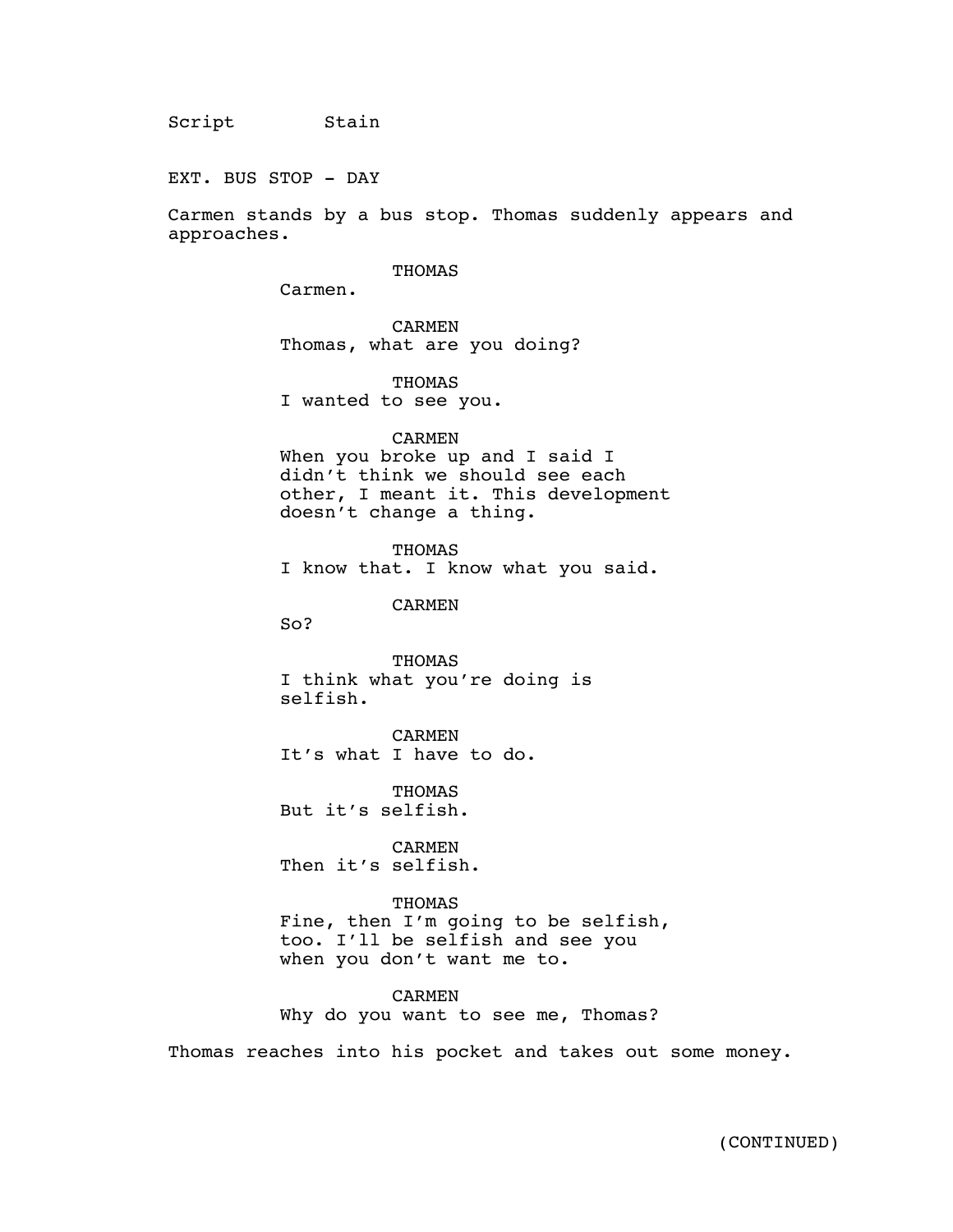THOMAS Here. CARMEN What is that? THOMAS I've been working. I got paid. CARMEN I don't want your money now, Thomas. THOMAS Take it! CARMEN No! Thomas throws the money at her, violently. THOMAS Fuck you, then! CARMEN Yeah? Well, fuck you, too! Fuck you for doing this to me! THOMAS How many times do I have to apologize for that? CARMEN It's not about apologizing! THOMAS Then what is it about? Tell me. CARMEN You wouldn't understand. You're just part of the problem. THOMAS I want to fix it! CARMEN You can't. You lied to me. That's never going to be fixed. You can't go back and do that over! That's going to stay with you! Always!